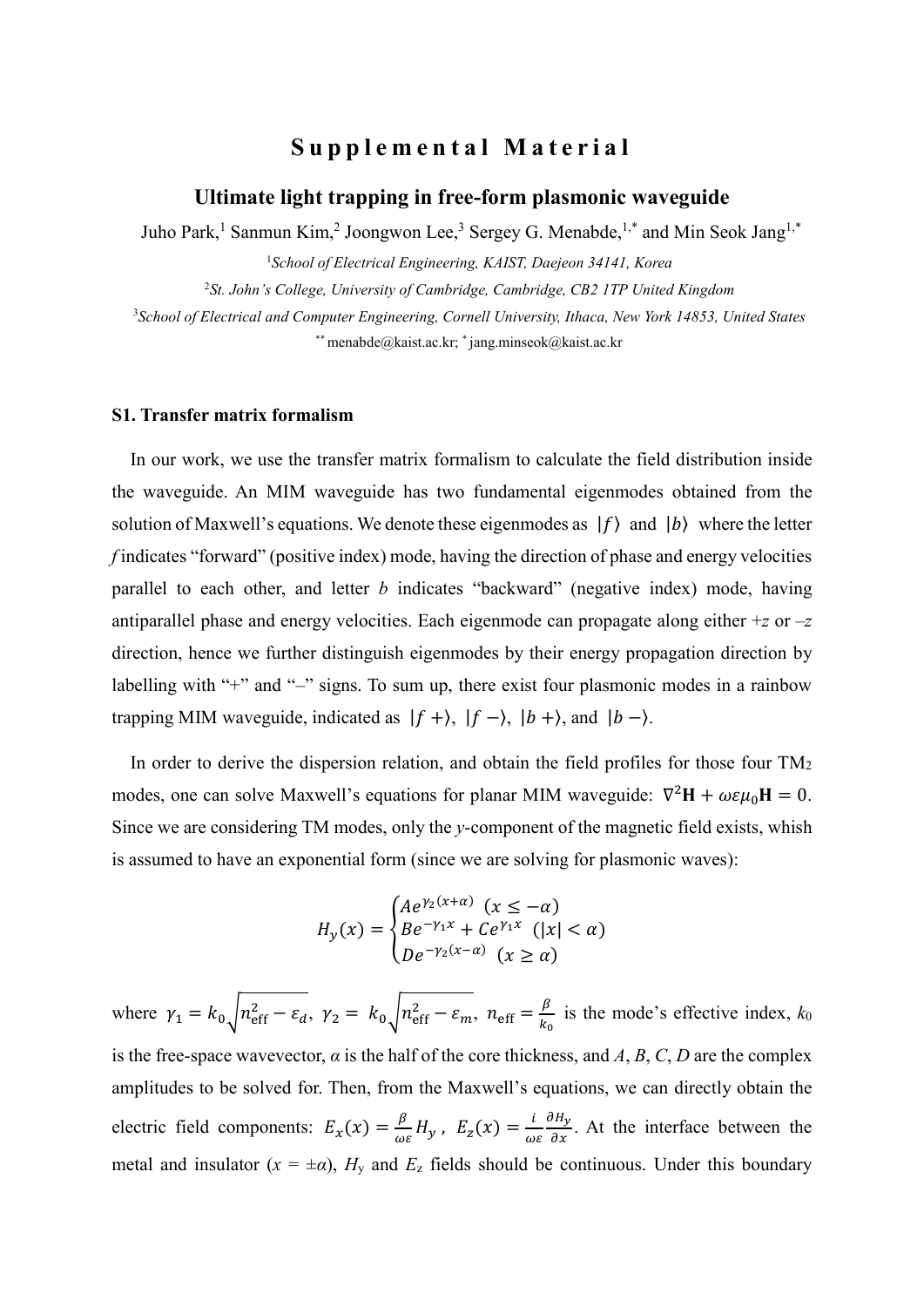condition, we obtain the complex amplitudes and a closed-form dispersion relation  $n_{\text{eff}}(\omega)$  for the planar MIM waveguide:

$$
e^{-2U} = \frac{U_{\xi_d} + W_{\xi_m}}{U_{\xi_d} - W_{\xi_m}}
$$

where  $U = \alpha k_0 \sqrt{n_{\text{eff}}^2 - \varepsilon_d} = \alpha \gamma_1$ , and  $W = \alpha k_0 \sqrt{n_{\text{eff}}^2 - \varepsilon_m} = \alpha \gamma_2$ . Numerically solving the dispersion relation, we calculate the effective mode index  $n_{\text{eff}}$  for  $|f + \rangle$ ,  $|f - \rangle$ ,  $|b + \rangle$ , and  $|b - \rangle$  modes, and obtain fields profile for each mode, starting with magnetic field:

$$
H_y(x) = \begin{cases} e^{\gamma_2(x+\alpha)} & (x \le -\alpha) \\ (e^{-\gamma_1 x} + e^{\gamma_1 x})/2 \cosh(\alpha \gamma_1) & (|x| < \alpha). \\ e^{-\gamma_2(x-\alpha)} & (x \ge \alpha) \end{cases}
$$

Now, the four modes are normalized in order to apply the transfer matrix formalism. We normalize the field components of each eigenmode **E**<sub>*m*</sub> and **H**<sub>*l*</sub> by  $\sqrt{|N_{ml}|}$  =  $\sqrt{| \int (E_m \times H_l + H_m \times E_l)_z / 4} dx |$ , which leads to the modes orthogonality condition:

$$
\int (\mathbf{e}_m \times \mathbf{h}_l + \mathbf{h}_m \times \mathbf{e}_l)_z / 4 dx = \begin{cases} \frac{N_{ml}}{|N_{ml}|} (m = l) \\ 0 \quad (m \neq l) \end{cases} m, l = |f + \rangle, |f - \rangle, |b + \rangle, |b - \rangle,
$$

where  $\mathbf{e}_m$  and  $\mathbf{h}_l$  are the normalized  $m^{\text{th}}$  electric and  $l^{\text{th}}$  magnetic field vectors. Note that the direction of *x*, *y*, *z* axis are identical to those in the main text.

To apply the transfer matrix formalism, we approximate the waveguide as a cascade of thin parallel waveguide segments (of constant thickness). There are two types of matrices involved in the transfer matrix method; one is the propagation matrix which accounts for the wave propagation in each waveguide segment, and the other is the interface matrix which accounts for the mode coupling at the interface of the neighboring waveguide segments. The propagation matrix for the  $m<sup>th</sup>$  eigenmode at *j*<sup>th</sup> thin parallel waveguide component is calculated as  $T_{j,lm}$  =  $\delta_{lm}$  exp( $in_{\text{eff}}k_0\Delta z$ ), where  $\Delta z$  is the lateral length of the thin waveguide segment.

The interface matrix accounts for the mode coupling at the interface of the two neighboring waveguide segments since the change of the core thickness induces the change in the mode amplitude. This conversion is computed with butt-coupling coefficients in coupled-mode theory, which composes the elements in an interface matrix. The interface matrix between *j* th and  $(j+1)$ <sup>th</sup> waveguide segments is given by: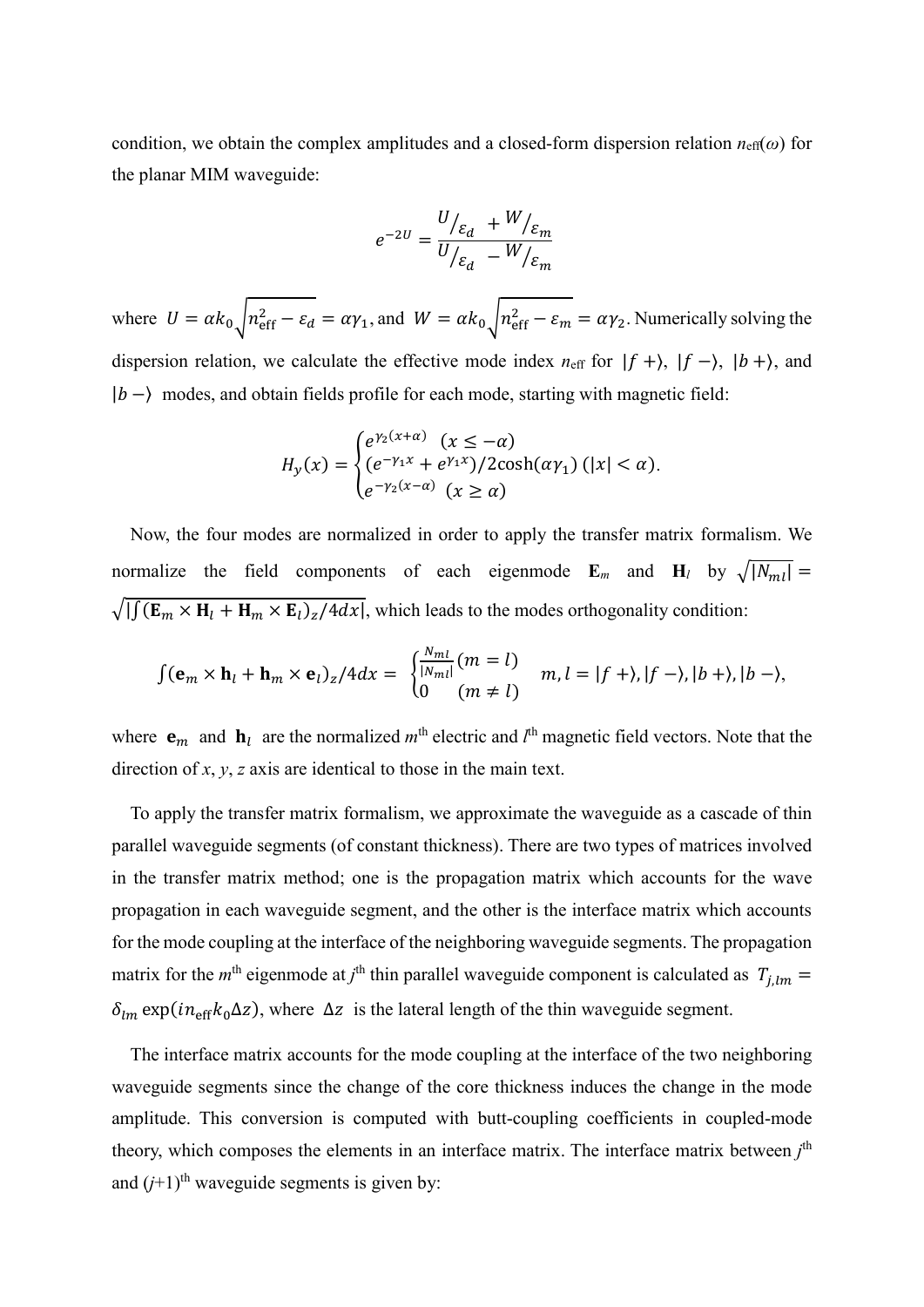$$
S_{j,lm} = \frac{(\int (\mathbf{e}_l^{j+1} \times \mathbf{h}_m^j)_x dx + \int (\mathbf{e}_m^j \times \mathbf{h}_l^{j+1})_x dx)}{2 \int (\mathbf{e}_l^{j+1} \times \mathbf{h}_l^{j+1})_x dx}.
$$

Here,  $\mathbf{e}_m^j$  and  $\mathbf{h}_m^j$  are the electric field and magnetic field vectors of the normalized  $m^{\text{th}}$ eigenmode in *j*<sup>th</sup> waveguide segment.

To calculate the mode distribution inside the waveguide, we apply the boundary conditions such that the amplitude of  $|f + \rangle$  is unity at the input, amplitude of  $|b + \rangle$  mode is zero at the input, and the amplitudes of  $|f - \rangle$  and  $|b - \rangle$  modes disappear at the output. These boundary conditions reflect the fact that the  $|b + \rangle$  mode cannot exist at the input because it is neither excited nor reflected, and that  $|f - \rangle$  and  $|b - \rangle$  modes cannot exist at the output for the same reason (see Figure 1 in the main text). By imposing the boundary conditions to the transfer matrices, the following system of equations for the complex mode amplitudes *a* are obtained:

$$
\begin{bmatrix} a_{\text{out},f+} \\ 0 \\ a_{\text{out},b+} \\ 0 \end{bmatrix} = \prod S_i T_i \begin{bmatrix} 1 \\ a_{\text{in},f-} \\ 0 \\ a_{\text{in},b-} \end{bmatrix}.
$$

Then, by applying the transfer matrix, we obtain the amplitudes at any *j*<sup>th</sup> waveguide segment:

$$
\begin{bmatrix} a_{j,f+} \\ a_{j,f-} \\ a_{j,b+} \\ a_{j,b-} \end{bmatrix} = \prod_{i=0}^{j-1} S_i T_i \begin{bmatrix} 1 \\ a_{\text{in},f-} \\ 0 \\ a_{\text{in},b-} \end{bmatrix}.
$$

Therefore, total electromagnetic field in  $j^{\text{th}}$  waveguide segment  $\mathbf{E}^j$ ,  $\mathbf{H}^j$  can be expressed in terms of normalized eigenmodes and their amplitudes:

$$
\mathbf{E}^{j} = a_{j,f+} \mathbf{e}_{f+}^{j} + a_{j,f-} \mathbf{e}_{f-}^{j} + a_{j,b+} \mathbf{e}_{b+}^{j} + a_{j,b-} \mathbf{e}_{b-}^{j}
$$
  

$$
\mathbf{H}^{j} = a_{j,f+} \mathbf{h}_{f+}^{j} + a_{j,f-} \mathbf{h}_{f-}^{j} + a_{j,b+} \mathbf{h}_{b+}^{j} + a_{j,b-} \mathbf{h}_{b-}^{j}
$$

With known complex mode amplitudes and fields along the waveguide, we calculate the energy density *u* and the light trapping quality factor, maximized by the optimization algorithm via the modification of waveguide profile (as described in the main text).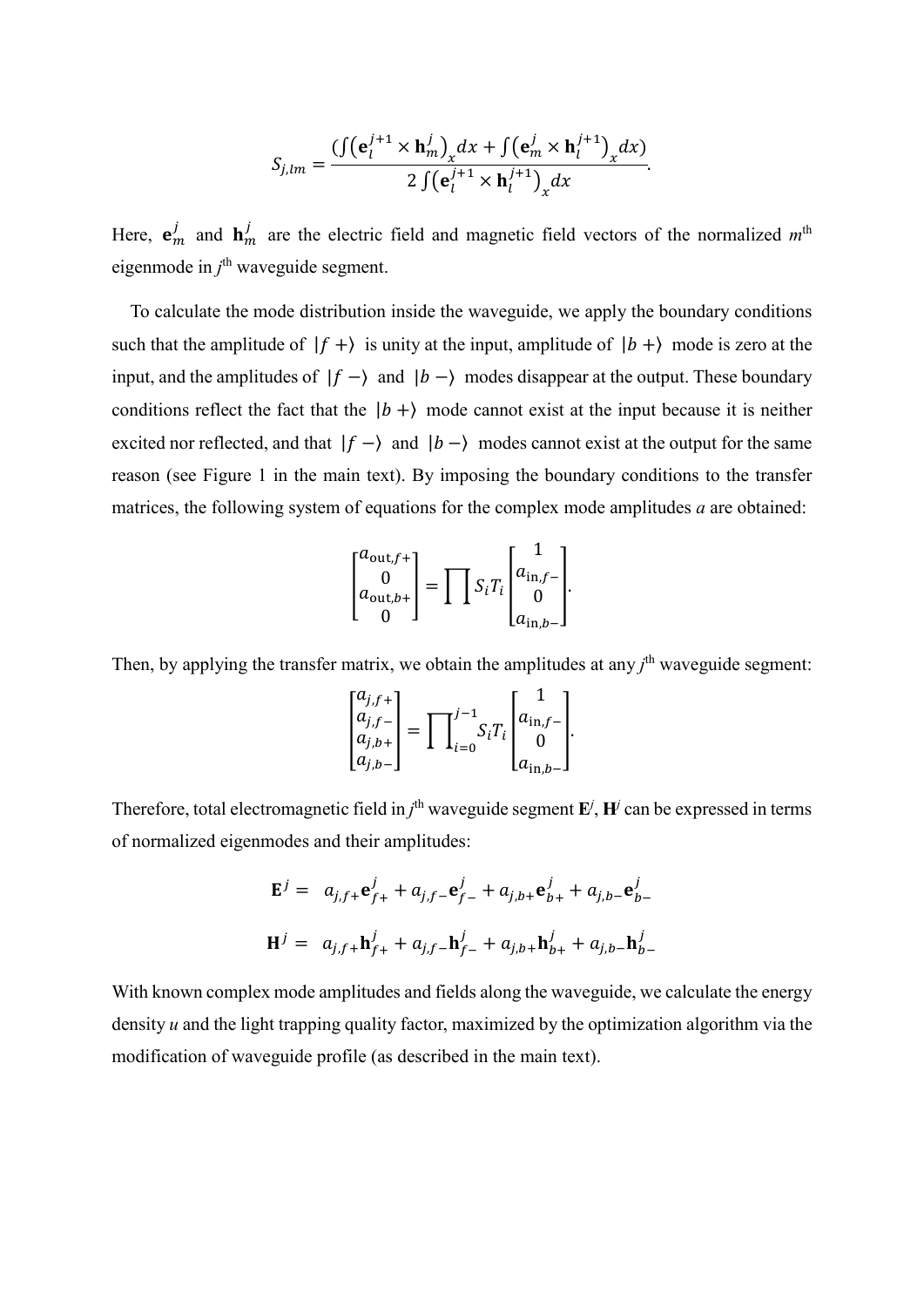# **S2. Optimization approach: details**

We use three optimization methods, Genetic Algorithm (GA), Particle Swarm Optimization (PSO) and Bound Optimization BY Quadratic Approximation (BOBYQA) in optimization process [S1–S3]. We constructed our own code for GA, but for PSO and BOBYQA, Python library PySwarm [S4] and PyBOBYQA [S5,S6] were used. BOBYQA is a numerical optimization method based on the trust-region method. We utilize the derivative-free characteristic of the algorithm since deriving the analytic derivative of a quality factor along thickness  $\alpha$  is not a trivial task. PSO is a pool-based algorithm as well as GA. This algorithm uses multi-particle to find the global optimum in the constraint region while sharing the best location of the entire swarm.



Figure S1. Bezier curve (blue line) based on the 10 control points (red triangles). Note that the input  $(0, \alpha_{\text{in}})$  and output  $(8, \alpha_{\text{out}})$  points are fixed, and therefore not counted as control points.

To model the waveguide core profile in a way suitable for optimization, we use Bezier curve which is built based on the set of control points, as shown in Figure S1. We used ten control points to model the waveguide core profile. The number of control points were empirically determined such that the quality factor converges at the fastest rate, since their number must be large enough to provide enough degrees of freedom to the Bezier curve (hence, the optimization). The same set of control points was used as an input for all three algorithms as well as the constraints on their coordinates allowed during the optimization. The points coordinates were limited as follows: *x* coordinate should be in the range [0, *L*], where *L* is the length of the optimized waveguide, and *y* coordinate should be in the range  $[\alpha_{out}, \alpha_{in}]$ , where  $\alpha_{\text{out}}$  = 0.616 and  $\alpha_{\text{in}}$  = 0.648 are the semi-thickness of the core at the input and output ports, respectively (see the main text for details).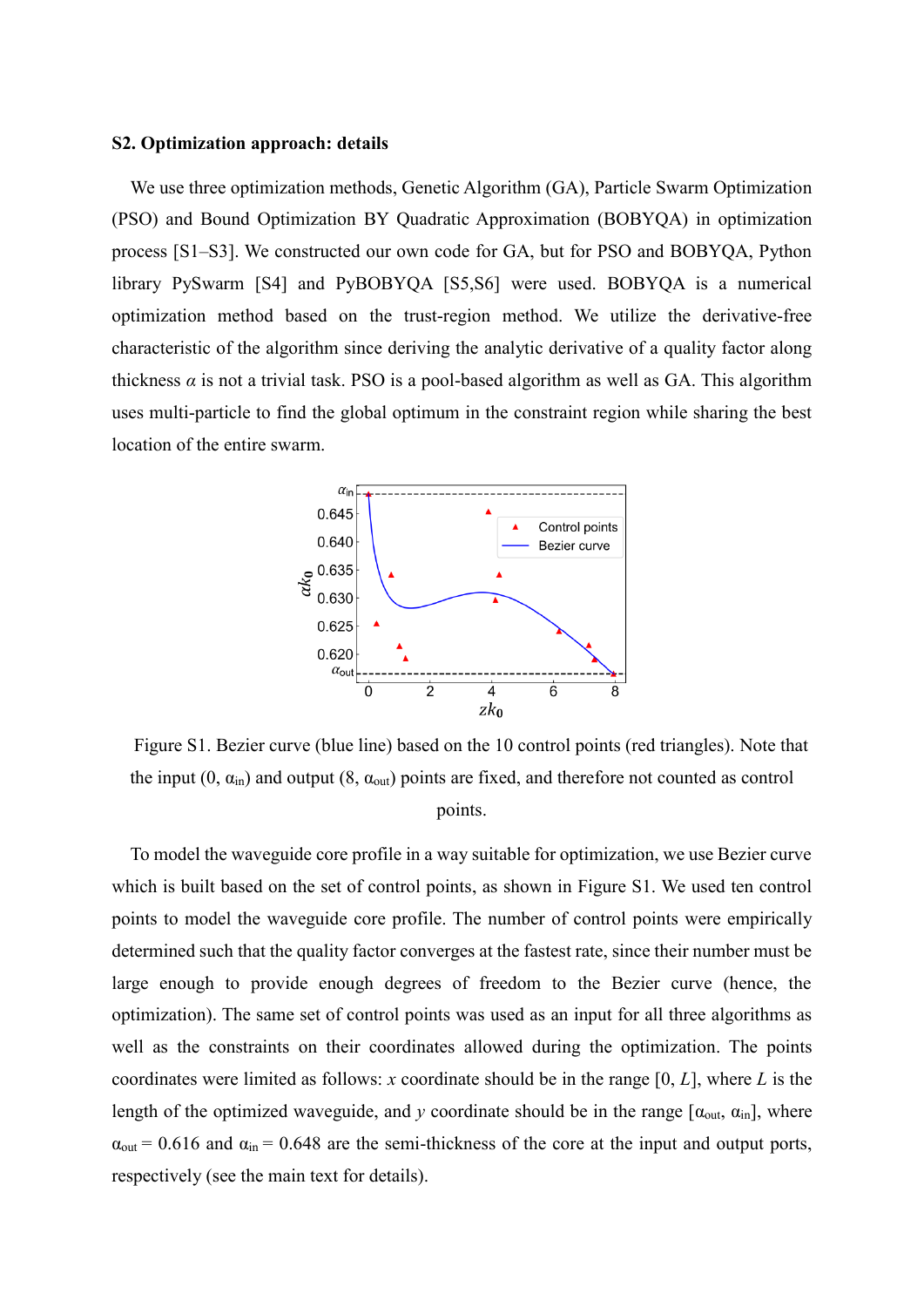In the GA case, the coordinates of ten control points  $(x_i, y_i)$  acted as genes, and the Bezier curve created from these genes acted as a chromosome. In the selection-based operation of GA, a specific amount of superior chromosomes was selected based on its quality factor by the "roulette wheel" selection. Then, selected chromosomes created the next-generation chromosome pool through the crossover and mutation operations. Crossover operation was implemented such that genes in the newly created chromosome are the weighted sum of the genes in previously selected chromosomes: ( $x_{\text{crossover}}$ ,  $y_{\text{crossover}}$ ) =  $\sum (w_i x_i, w_i y_i)$ , where weights  $w_i$  form a uniform random distribution. Then, these genes were slightly modified by the mutation operation, where each gene ( $x_{\text{crossover}}$ ,  $y_{\text{crossover}}$ ) was mapped to ( $x_{\text{mutation}}$ ,  $y_{\text{mutation}}$ ) =  $(x_{\text{crossover}} + \delta, y_{\text{crossover}} + \varepsilon)$ . Here,  $\delta$  and  $\varepsilon$  form a Gaussian distribution of N(0, 0.001<sup>2</sup>).

For the PSO case, we used an open-source Python library PySwarm. Further information about the algorithm itself can be found elsewhere. We set swarm size as 30. For BOBYQA, we used open-source Python library Py-BOBYQA. Optimization region bounds are identical to those used in PSO, and we utilized the software's global optimum finding feature.

### **S3. Evidences for successful optimization**

To check if our optimization successfully reached near the upper bound of the quality factor, we show two numerical simulations and provide a physical interpretation of the optimized quality factor. First, in order to check whether the optimum that we obtained is not on the path to the other local optimum with higher quality factor, we used the result obtained with PSO as an input to BOBYQA. Because BOBYQA is a trust-region-based method to find the local optimum near the initial input, the algorithm may converge to an optimum with a higher quality factor if the initial point is in the vicinity of it. However, the local optimum obtained with BOBYQA had almost the same quality factor and similar waveguide shape (Figure S2). This is a convincing evidence that the initial result (profile generated by PSO) is a local optimum.

Second, we calculated the quality factor of waveguide mixes, created from a pair of optimized waveguide profiles. The mixture profiles were constructed by linear mixing of the thickness of the two waveguides at same lateral position, with a mixing weight varying from zero to unity (i.e. migration from one profile to another). As shown in Figure S3, mixtures of all pairs exhibit lower quality factor compared to the original waveguide geometries. This shows the three optimized curves obtained from GA, PSO, and BOBYQA are in distinct local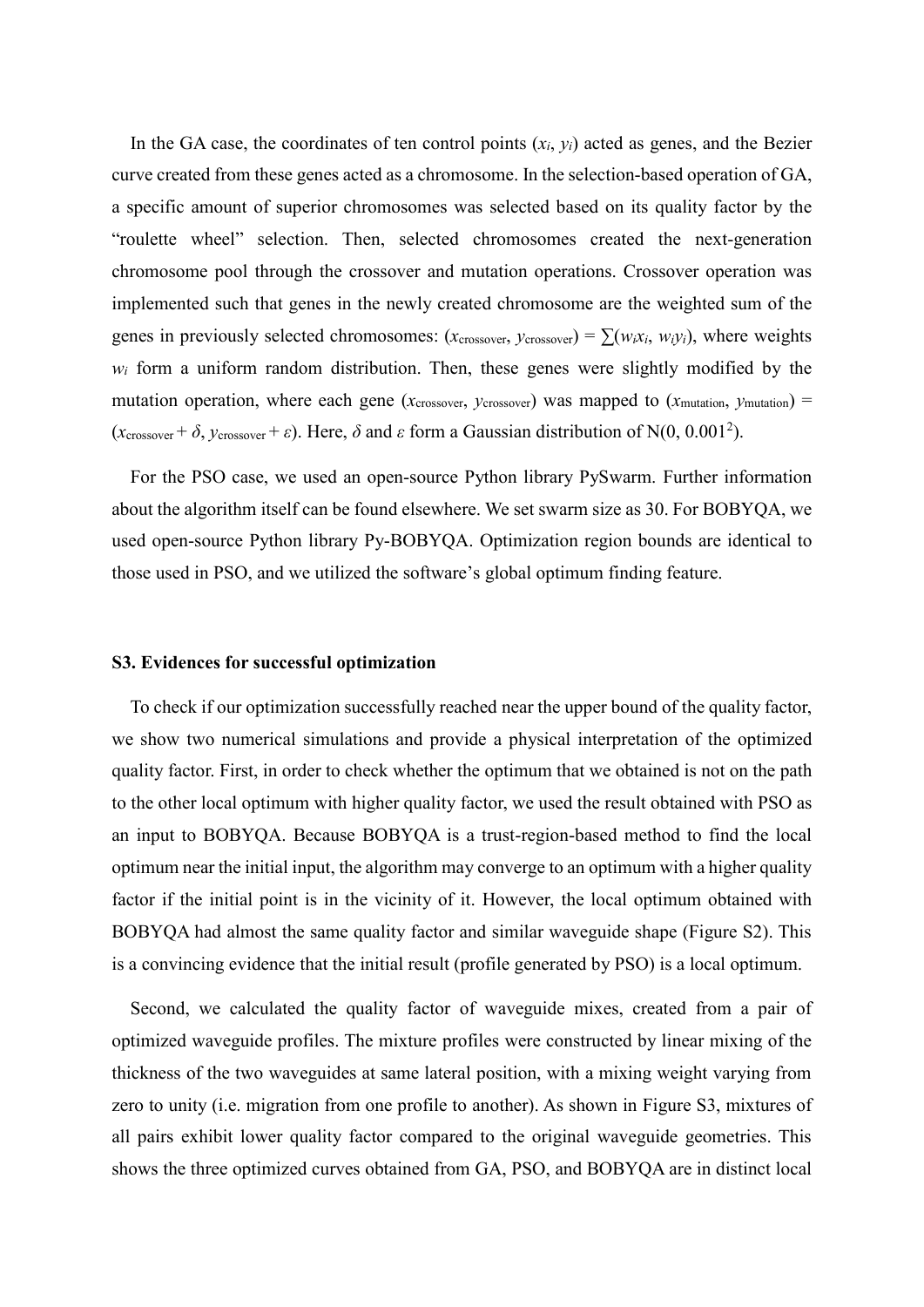optimum regions. Furthermore, the quality factors obtained from mixing the waveguides were the lowest in BOBYQA-GA pair. We speculate that the significant drawback in the quality factor is due to the larger difference between BOBYQA- and GA-generated geometries.



Figure S2. Input waveguide profile obtained from PSO (blue solid), and output waveguide profile achieved by BOBYQA (blue dotted) using the PSO-generated profile as an input.



Figure S3. (a) Quality factor of mixed profiles as a function of mixing weight: PSO and GA (yellow dash-dotted), BOBYQA and GA (green dotted), BOBYQA and PSO (red solid). Mixed profiles are visualized as filled regions between the profile pairs being mixed: (b) PSO and GA (yellow), (c) BOBYQA and GA (green), (d) BOBYQA and PSO (red).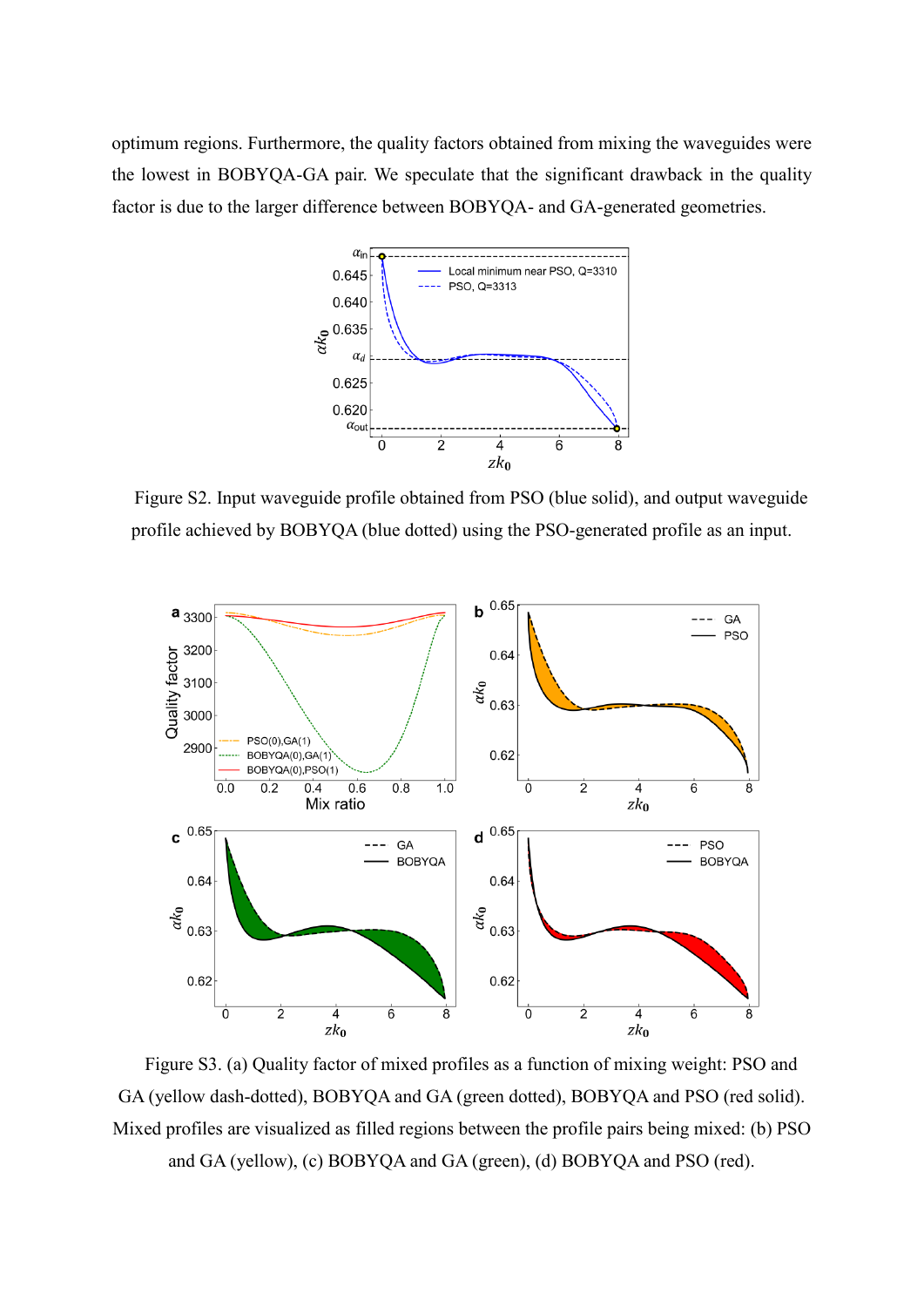Finally, we verify that the achieved local optima are in the proximity of the theoretically limited upper bound *Q*ub for the quality factor. We assume that the theoretical limit for the quality factor corresponds to the case when the incident  $|f + \rangle$  mode propagates through an infinitely long parallel waveguide with its core thickness selected to maximize the ratio *ωu*/*P* between the time-averaged energy density *u* and the absorption loss *P*. We also confirmed that the maximum possible  $\omega u / P$  for  $|b + \rangle$  mode is much smaller than that for  $|f + \rangle$  mode due to different field profile (in the MIM case, larger part of the  $|b + \rangle$  mode resides in the metal, hence the negative index, leading to a higher Ohmic loss). Note that *ωu*/*P* is constant along the parallel waveguide, so calculating *ωu*/*P* only for the cross-section at given core thickness is sufficient.  $\omega u / P$  for  $|f + \rangle$  mode as a function of the core thickness is shown in the Figure S4(a), and  $Q_{ub} = \max{\{\omega u/P\}}$ . Optimized light trapping quality factor  $Q_{opt}$  is as close to the upper bound as 99%, confirming the successful optimization (Figure S4(b)).



Figure S4. (a) *ωu*/*P* as a function of waveguide thickness for different metal loss *γ.* (b) Optimized quality factor  $Q_{opt}$  as a function of metal loss  $\gamma$  for the segment of length  $Lk_0 = 8$ (black solid line and triangles) and theoretical upper bound *Q*ub (red triangles).

#### **S4. Number of control points for Bezier curve**

We optimized the system for different number of control points from 1 to 20 in order to analyze the importance of the number of points for the optimization performance. The results (Figure S5) show that the optimized quality factor is practically insensitive to the number of control points starting with three: the difference between the maximum and minimum values is only about 0.1%. Two control points failed to achieve high quality factor, with the best result at least 40% lower than that using three points. Therefore, we conclude that using as few as three control points is enough to reach the best possible optimization results.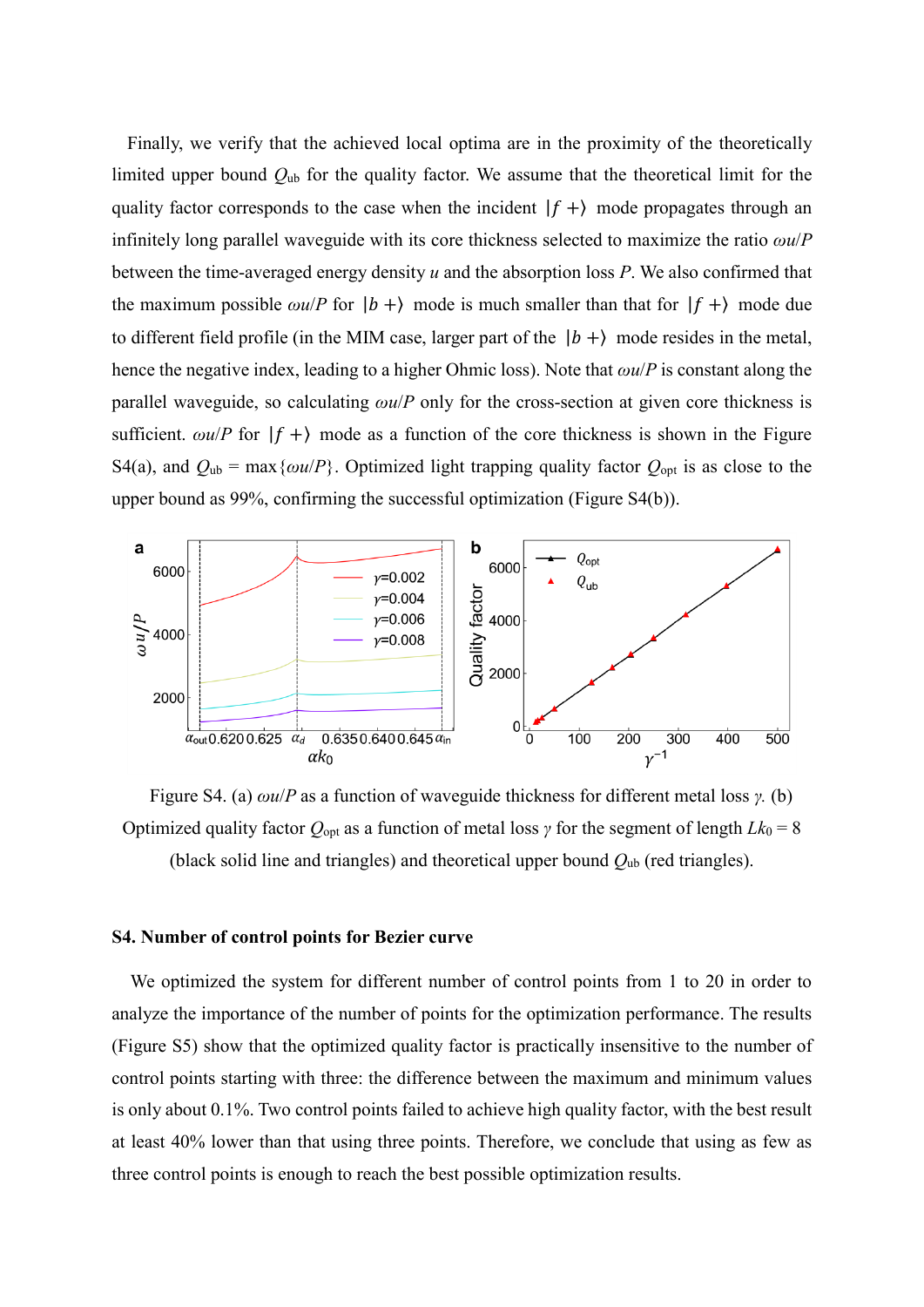

Figure S5. Optimized quality factor *Q*opt (data points) as a function of number of control points for Bezier curve. Data obtained with transfer matrix method.

#### **S5. Logarithmic scaling law of the quality factor in IMI structure**

To support our argument on the relationship between the metal loss *γ*, the characteristic length  $L_c$ , and the optimized quality factor  $Q$  (from now, we treat  $Q$  as  $Q_{opt}$  since we focus on optimized quality factors), we conducted the same optimization process to IMI structure. We set input and output core thickness as  $ak_0 = 0.0282$  and 0.0298 respectively. The input and output thicknesses were selected to include the degeneracy point (similar to the MIM case described in the main text). The dielectric permittivities of the insulator and metal were set the same as for MIM structure:  $\varepsilon_d = 10$  and  $\varepsilon_m = -2 + yi$ . IMI TM<sub>0</sub>  $|f + \rangle$  mode was used as an incident one and we imposed the identical boundary conditions as in the MIM case: amplitude of the  $|b + \rangle$  mode at the input, and  $|f - \rangle$  and  $|b - \rangle$  modes at the output were set to zero. The set of optimization processes was conducted for the different metal losses ranging from *γ*  $= 0.002$  to  $\gamma = 0.02$ , and the waveguide lengths were swept between *Lk*<sub>0</sub> = 0.1 and *Lk*<sub>0</sub> = 15. However, we used slightly different optimization settings for the IMI waveguide: six control points were used to model the core profile, and the GA was iterated for 300 epochs since it converged at slower rate compared to the MIM case.

The optimization results for different sets of parameters are shown in Figure S6. Most importantly, the relationship between optimized  $Q$  and  $\gamma^{-1}$  is linear at sufficiently long length, same as in MIM structure. Furthermore, the characteristic length  $L_c$  scales with  $log(y<sup>-1</sup>)$ , also similar to the MIM case. Therefore, we speculate that observed relationships for  $Q(y^{-1})$  and  $L_c(y<sup>-1</sup>)$  are not restricted to MIM structure, but general for all free-form plasmonic waveguides.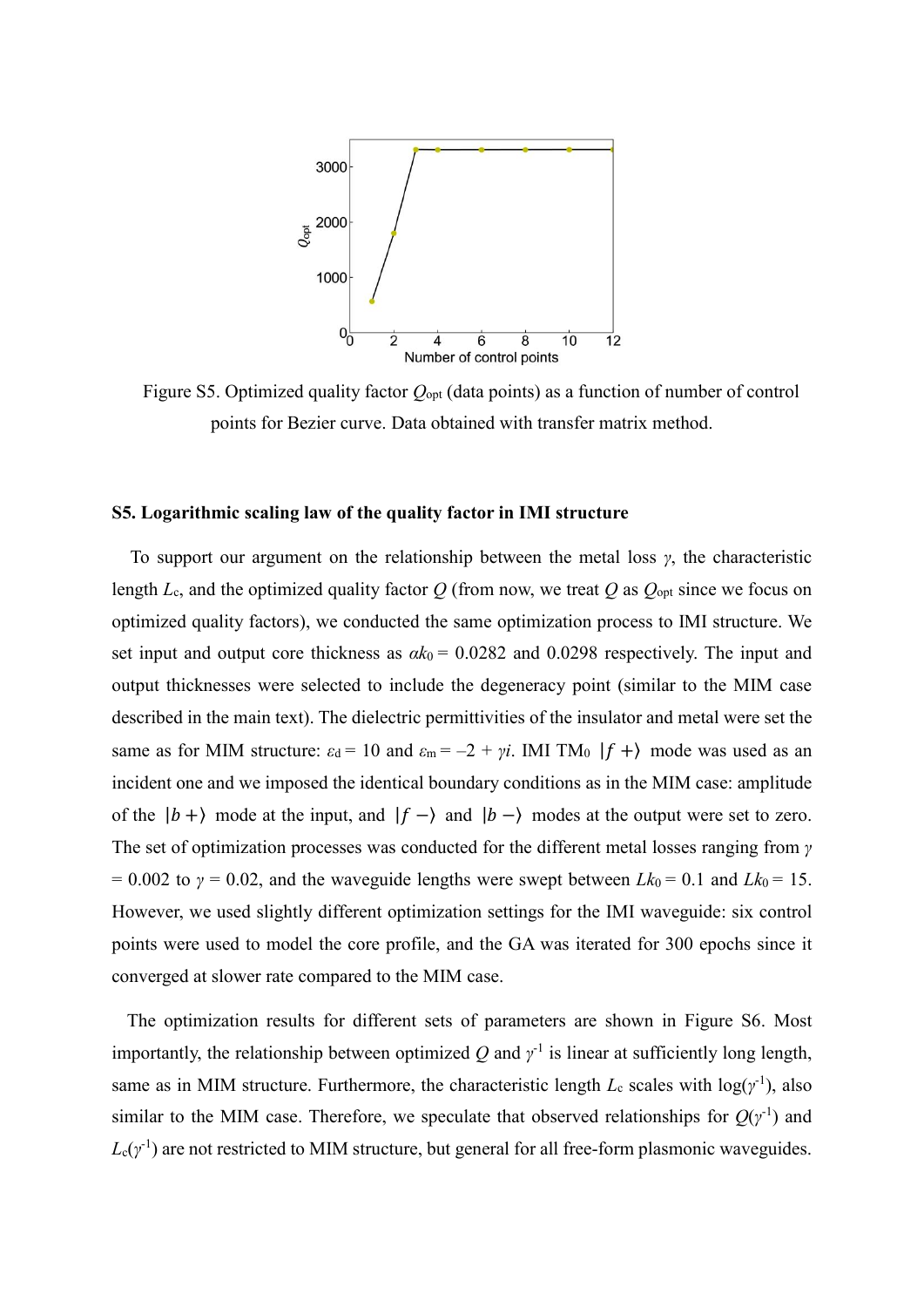

Figure S6. (a) Schematics of a free-form IMI light trapping plasmonic waveguide; the curvature is exaggerated. (b) Optimized quality factor as a function of the waveguide length *L* and metal loss *γ*. (c) Normalized quality factor *Q*/*Q*<sup>∞</sup> as a function of *L* for different loss values. (d) Characteristic length *L*<sub>c</sub> versus the logarithm of inverse metal loss (data points; solid line is the least-square linear fit). All data obtained with the transfer matrix method.

# **S6. Discussion on quality factor to mode volume ratio**

We calculate effective mode volume  $V_{\text{eff}}$  as a measure of spatial light trapping capability. Effective mode volume  $V_{\text{eff}}$  can be calculated as  $V_{\text{eff}} = A_{\text{eff}}L_y$ , where  $A_{\text{eff}} = U/\max\{u(x,z)\}\)$  is the effective mode area, and  $L_y$  is the diffraction-limited transverse length;  $L_y = \lambda_0/2n_d$ . Figure S7 shows *Q*/*V*eff as a function of waveguide length *L*. For all considered loss *γ*, *Q*/*V*eff has its maximum at a certain waveguide length. Considering that  $Q$  saturates and  $A<sub>eff</sub>$  inherently increases along *L*, max ${Q/V_{\text{eff}}}$  can be interpreted as an optimal balance between the spatial and temporal light localization.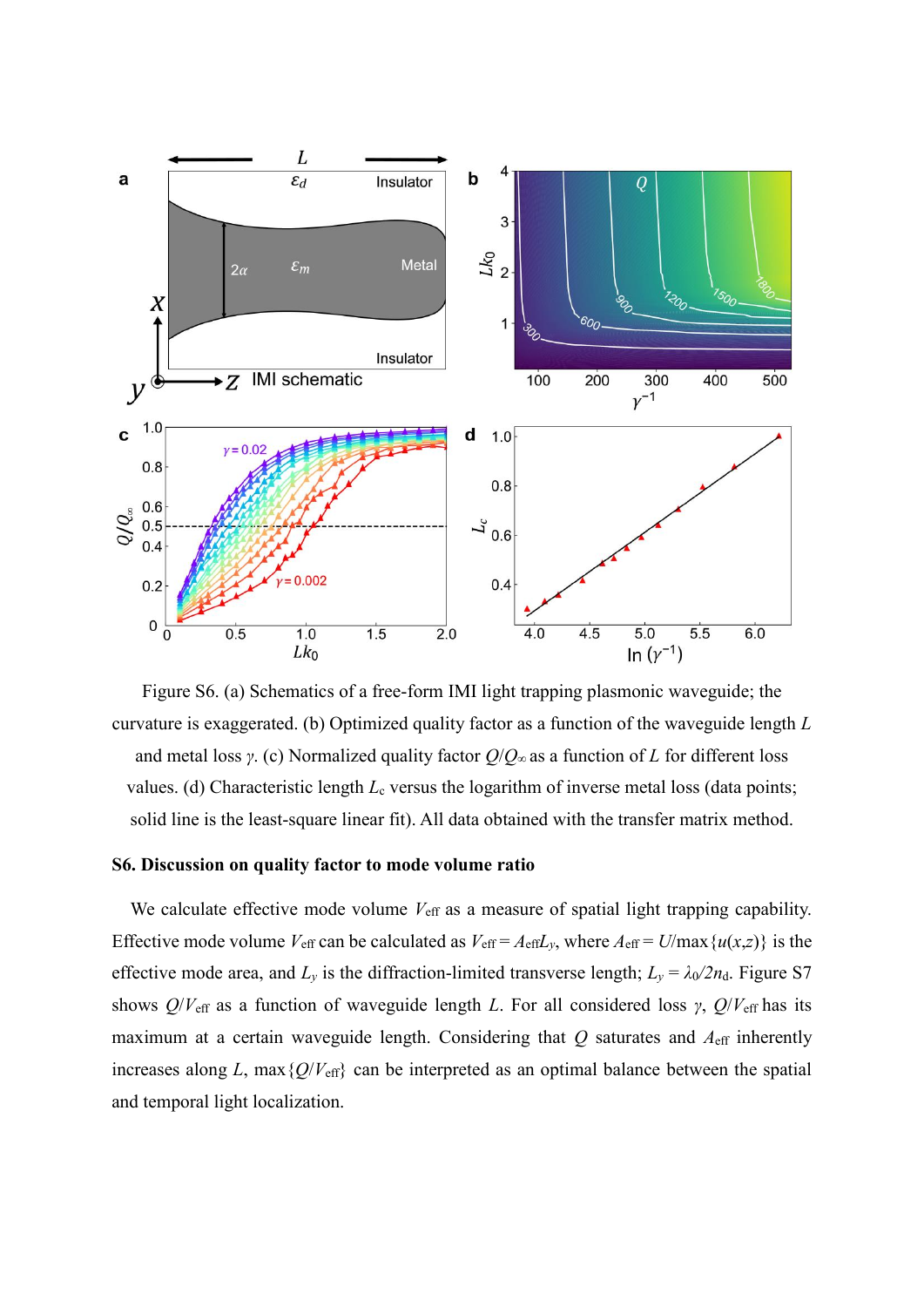

Figure S7. The ratio of quality factor Q to mode volume  $V_{\text{eff}}$ , normalized by  $(\lambda_0/n_d)^{-3}$ .

# **S7. Optimization examples using realistic materials**

For the visible frequency range, we choose the free-space wavelength of 400 nm. In this frequency range, it is difficult to find materials with permittivity values that satisfy the existence condition for both positive and negative index TM<sup>2</sup> mode in the MIM waveguide, which provides efficient light trapping. We select  $\text{TiO}_2$  ( $\varepsilon \approx 7.09 + 0.002i$ ) [S7] for the dielectric and single-crystal Ag ( $\varepsilon \approx -1.7 + 0.15i$ ) [S8] for metal layer. Single-crystal Ag [S8] exhibits small loss compared to the bulk silver, due to the lower number of impurities. Using these materials, we optimized the waveguide having the input port thickness  $a_{in} = 53.5$  nm, output port thickness  $a_{\text{out}} = 42.86$  nm, and length  $L = 154.7$  nm. Input and output port thicknesses are selected to have the degeneracy value between them. Obtained waveguide profile shows quality factor of  $Q = 82.3$ , which is 2.2 times higher compared to that of the linearly tapered waveguide  $Q = 37.1$  under similar conditions. The profile of this waveguide is shown in Figure S8(a). However, as becomes evident from the profile plot, the nanometer-scale dimensions of this waveguide are not feasible for fabrication.

To increase the overall size of the waveguide, we conduct another optimization, selecting the free-space wavelength of 11 μm in a widely used mid-IR frequency range. At this wavelength, several dielectric materials (Si, GaAs, Ge, ZnSe, ets.) exhibit very low loss and large real part of permittivity; we use Ge ( $\varepsilon \approx 16.01$ ) which has negligible loss at selected frequency [S9]. As metal, we use polar dielectric SiC ( $\varepsilon \approx -3.8 + 0.125i$ ), employing its reststrahlen phonon bands [S10-S12] where the real part of permittivity satisfies the necessary  $TM_2$  existence conditions.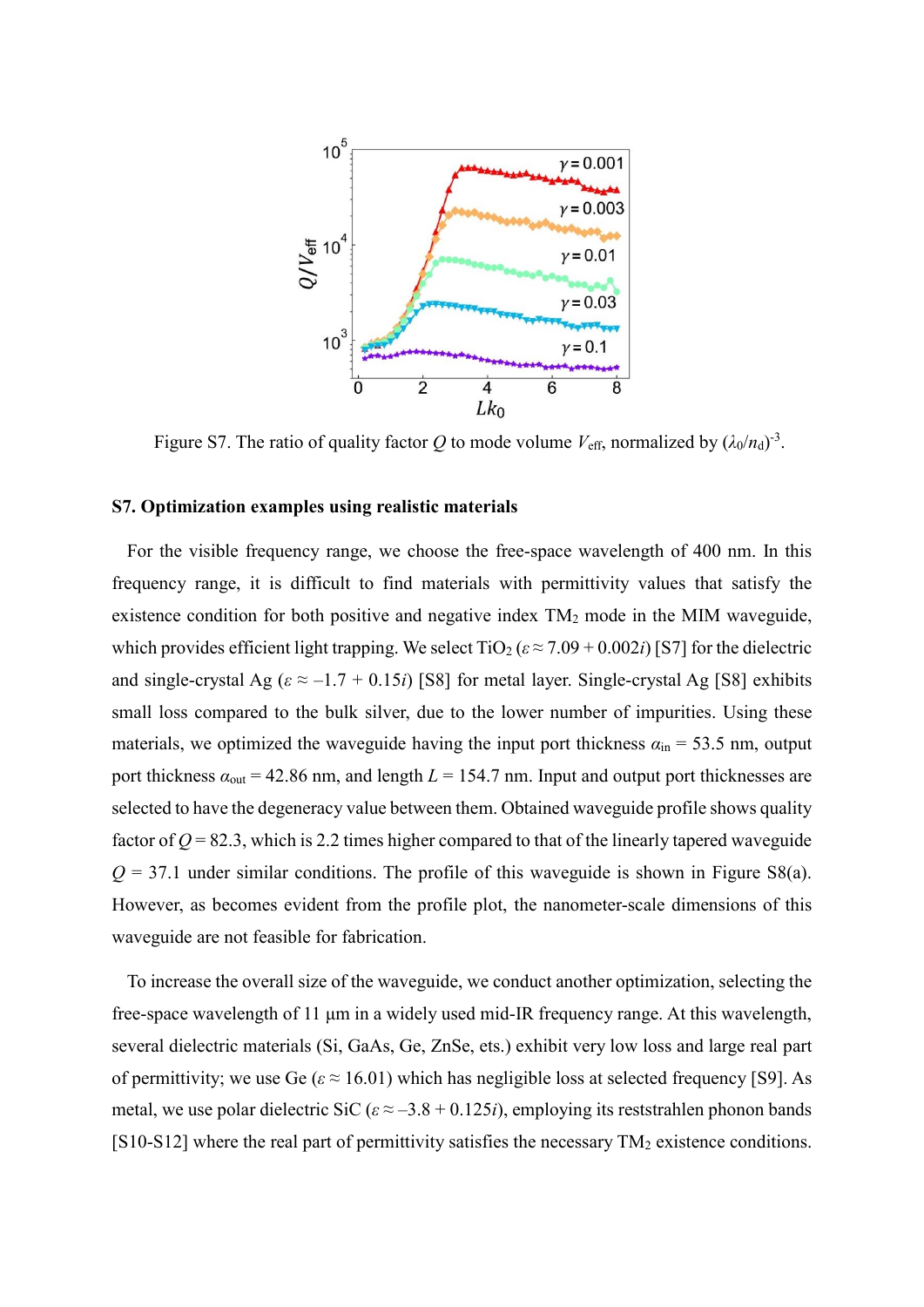Using these materials at mid-IR frequency, we optimized the waveguide having the input port thickness  $a_{in}$  = 0.985 μm, output port thickness  $a_{out}$  = 0.784 μm, and length *L* = 2.6 μm. As in the previous case, input and output ports thicknesses are calculated to enclose the degeneracy point between them. Obtained waveguide profile shows quality factor of *Q* = 198.7, which is 5.2 times higher compared to that of the linearly tapered waveguide  $Q = 38.2$  under similar conditions. The profile of this waveguide is shown in Figure S8(b). In this case, the geometrical dimensions are in micrometer-scale range, and the curvature of the core is smooth enough to be fabricated by modern methods: thickness changes by  $\approx$ 100 nm along the 1 µm segment.



Figure S8. Waveguide profile obtained as a semi-realistic demonstration, (a) at 400 nm free-space wavelength, using TiO2 and single-crystal Ag as dielectric and metal layer respectively, (b) at 11 μm free-space wavelength, using SiC and Ge as metal and dielectric layer respectively.

# **References**

- [S1] K. Deb, Multi-Objective Optimization Using Evolutionary Algorithms (John Wiley & amp; Sons, Inc., New York, NY, USA, 2001).
- [S2] Eberhart and Yuhui Shi, Particle swarm optimization: developments, applications and resources, in Proc. 2001 Congr. Evol. Comput. (IEEE Cat. No.01TH8546) (IEEE, 2001), pp. 81–86.
- [S3] M. J. D. Powell, The BOBYQA algorithm for bound constrained optimization without derivatives, Cambridge NA Rep. NA2009/06, Univ. Cambridge, Cambridge 26 (2009).
- [S4] L. James V. Miranda, PySwarms: a research toolkit for Particle Swarm Optimization